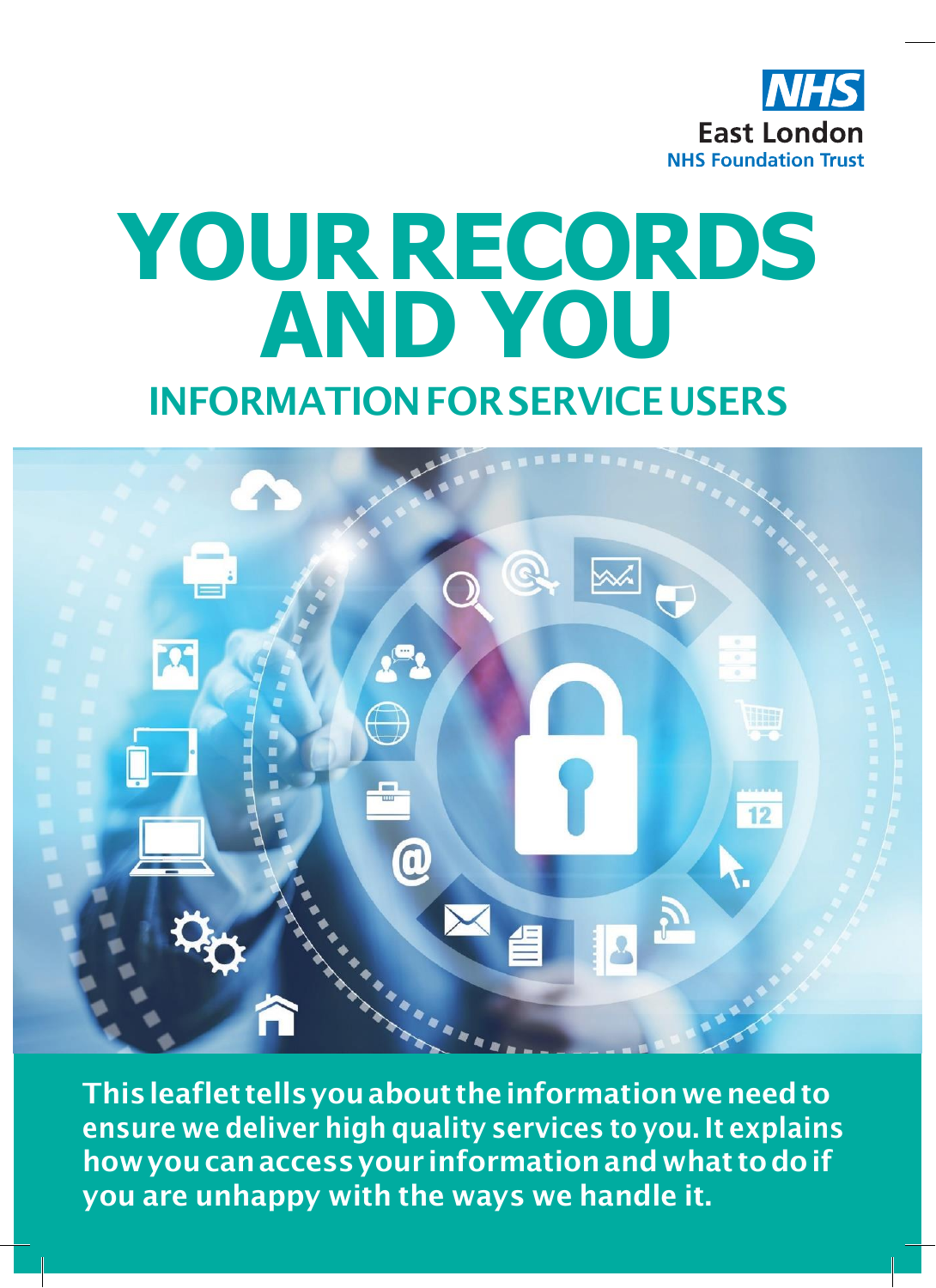#### **What we collect and why we need it**

As an NHS provider, we must by law keep service user records. There are legally set time frames within which we must operate, for example, we must keep mental health records for 20 years after the date of last contact with the service (30 years for children).

Records are electronic; a record will include the following:

- full name, date of birth, and address
- **NHS** number
- reason for referral
- medical history
- other information such as family history, school, work status as these may be relevant to the development of your care plan
- any risks to your health/your child's health

We will make a note of each contact you/your child has with the service and document our assessments and the care plan that has been discussed with you. We will make notes about the progress of treatment. We will also record any concerns we have about risks to your health or your child's health, for example, where there is a risk of harm.

The record will also include correspondence (letters/notes of phone calls/ notes from email and text messages to/ from other professionals/agencies) to other professionals involved in your care and our correspondence to you.

We need this information in order to provide appropriate and safe individual care, so we need to keep service user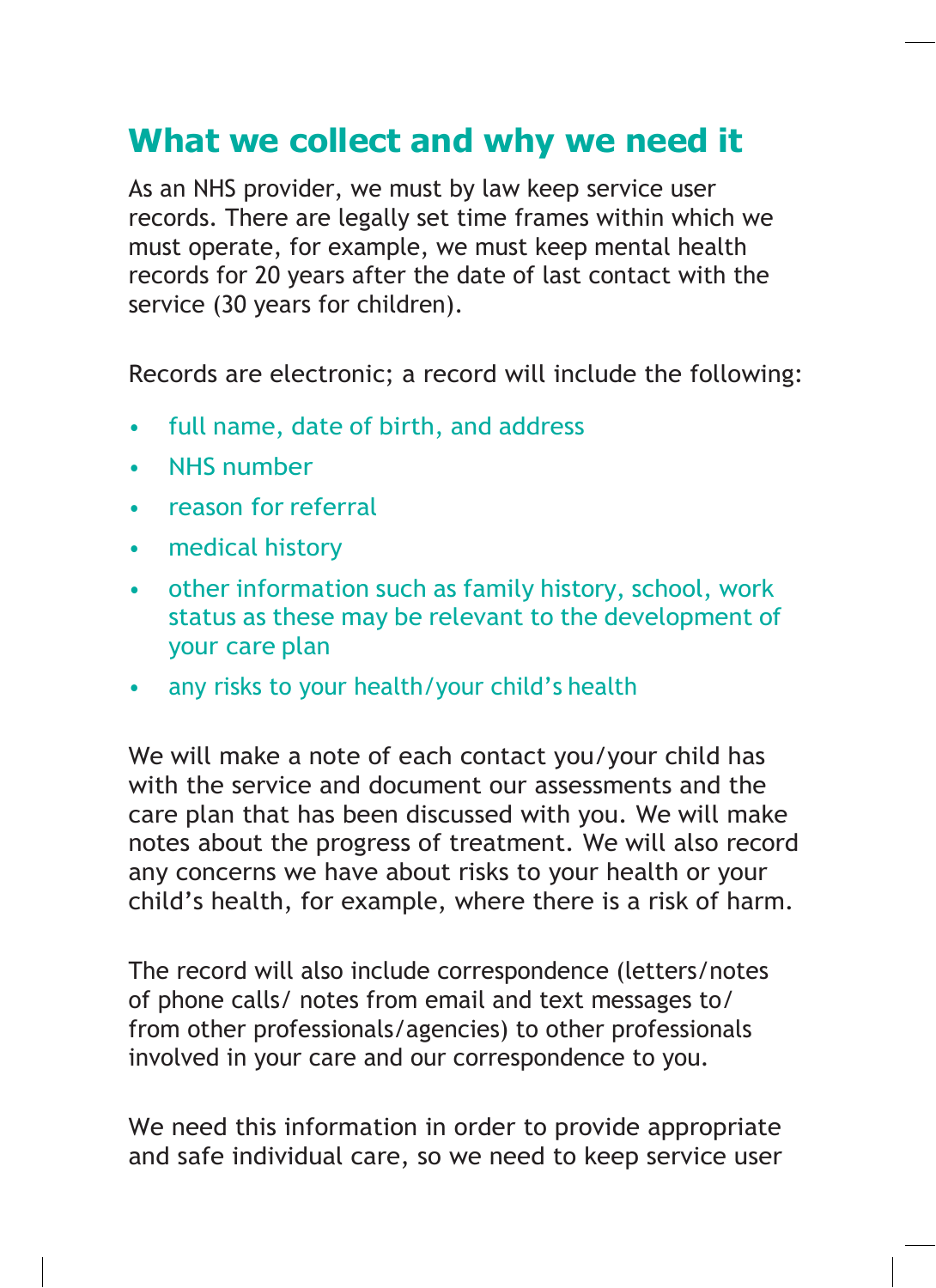

information up to date. If there are any changes to your circumstances during the time you are attending this service, for example, if you change your GP or address, please let us know.

If you believe that information in your or your child's record is inaccurate or incorrect, then please discuss with the worker involved in your care. Factual inaccuracies (such as the wrong date of birth) may be corrected. Note that the information originally supplied should not be erased as it must be available as part of the original record.

Clinical opinion, whether accurate or not, and observations may not be amended or destroyed as they form an important part of the service user's care. Information supplied by third parties should also not be amended. In these instances the service user's opinion should be noted on the record.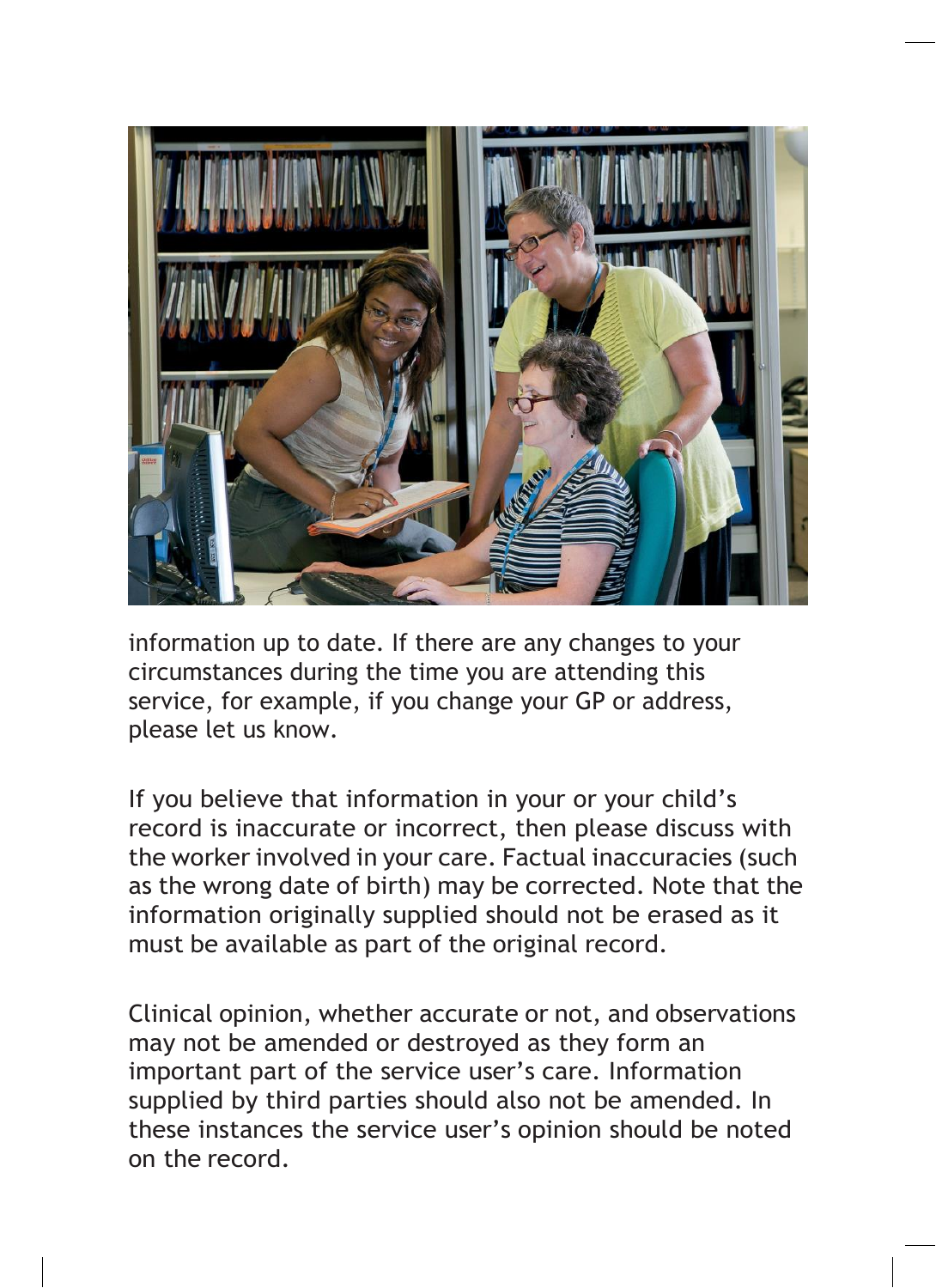## **Sharing information**

To provide you with good care we need to share information about you with other involved professionals, e.g. your GP. We may also share details with other members of the clinical team involved in your/your child's care either here or externally. Any organisation that receives information from us about you is also legally bound to keep your information confidential and to store it securely. If you have concerns about information sharing please let your worker know.

#### **Disclosure without consent**

Occasionally there are circumstances in which we have to disclose information and when we do not necessarily need to obtain service user consent. Examples of these circumstances are:

- where there are concerns about the safety of a child or vulnerable adult
- when it is in the wider public interest to do so, for example, in the case of a serious crime
- when disclosure is required by law, for example when we are ordered by a court to do so

#### **Confidentiality and keeping your information safe**

As NHS employees, we are bound, by a common law duty of confidence and by the Data Protection Act (2018), to protect personal information that we may come to know during the course of our work.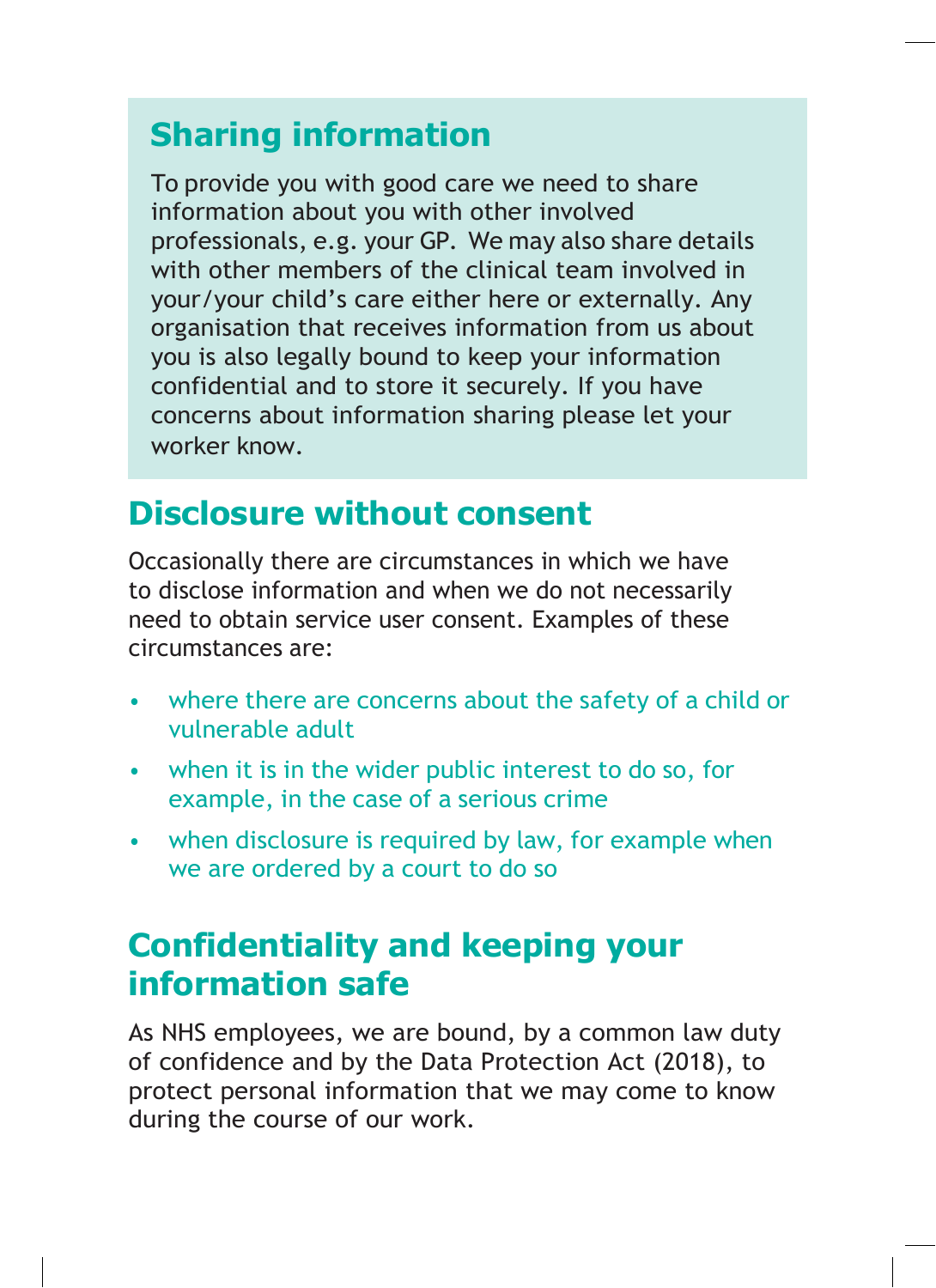We receive regular training to make sure we understand our legal responsibilities to keep your personal information safe and to know in what circumstances we may have to share confidential information.

Our Privacy Notice, which explains procedures and policies in place to make sure that your personal confidential information is secure and that access to your record is strictly controlled and on a need to know basis, can be found on our website: [www.elft.nhs.uk](http://www.elft.nhs.uk/)



You have the right to receive copies of letters written by NHS professionals about your health care and treatment. Unless you tell us otherwise, we will always send a copy of correspondence about you that we send to others. You can change your mind at any time. If English is not your first language, we will endeavour to provide translated copies. However, there may be rare instances when a worker feels it is not appropriate to provide copies of letters/reports as it may cause you harm.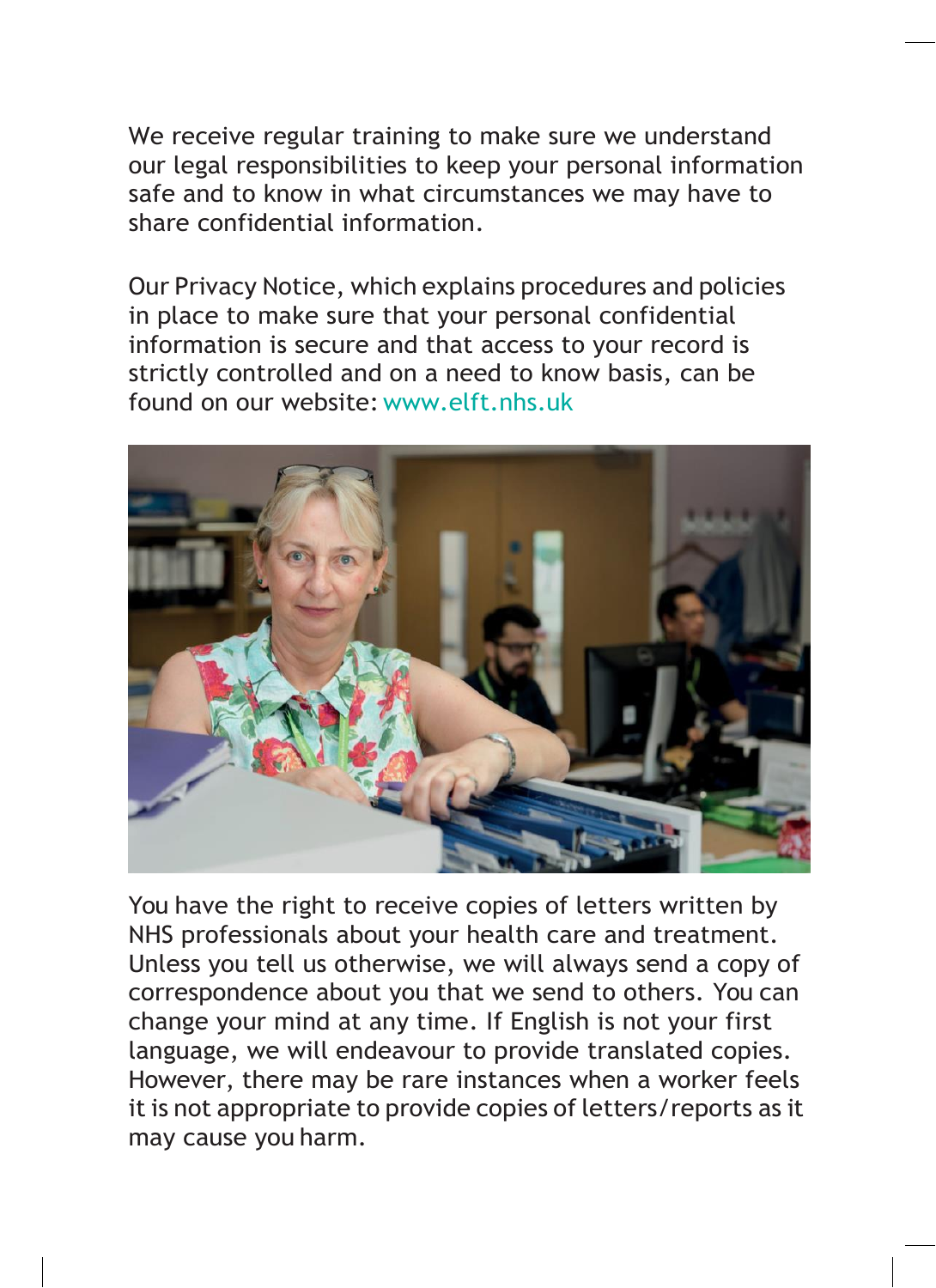## **The Caldicott Principles**

We follow the Caldicott Principles for sharing personal health information:

- we must justify why we are using the information
- we must not use personal information unless necessary
- we use only the minimum informationnecessary
- only those who need to know your personal information have access
- we understand our responsibilities and the legal framework within which we work and
- we understand the principle that the duty to share personal confidential data can be as important as the duty to respect service user confidentiality
- we must inform patients and service users about how their confidential information is used

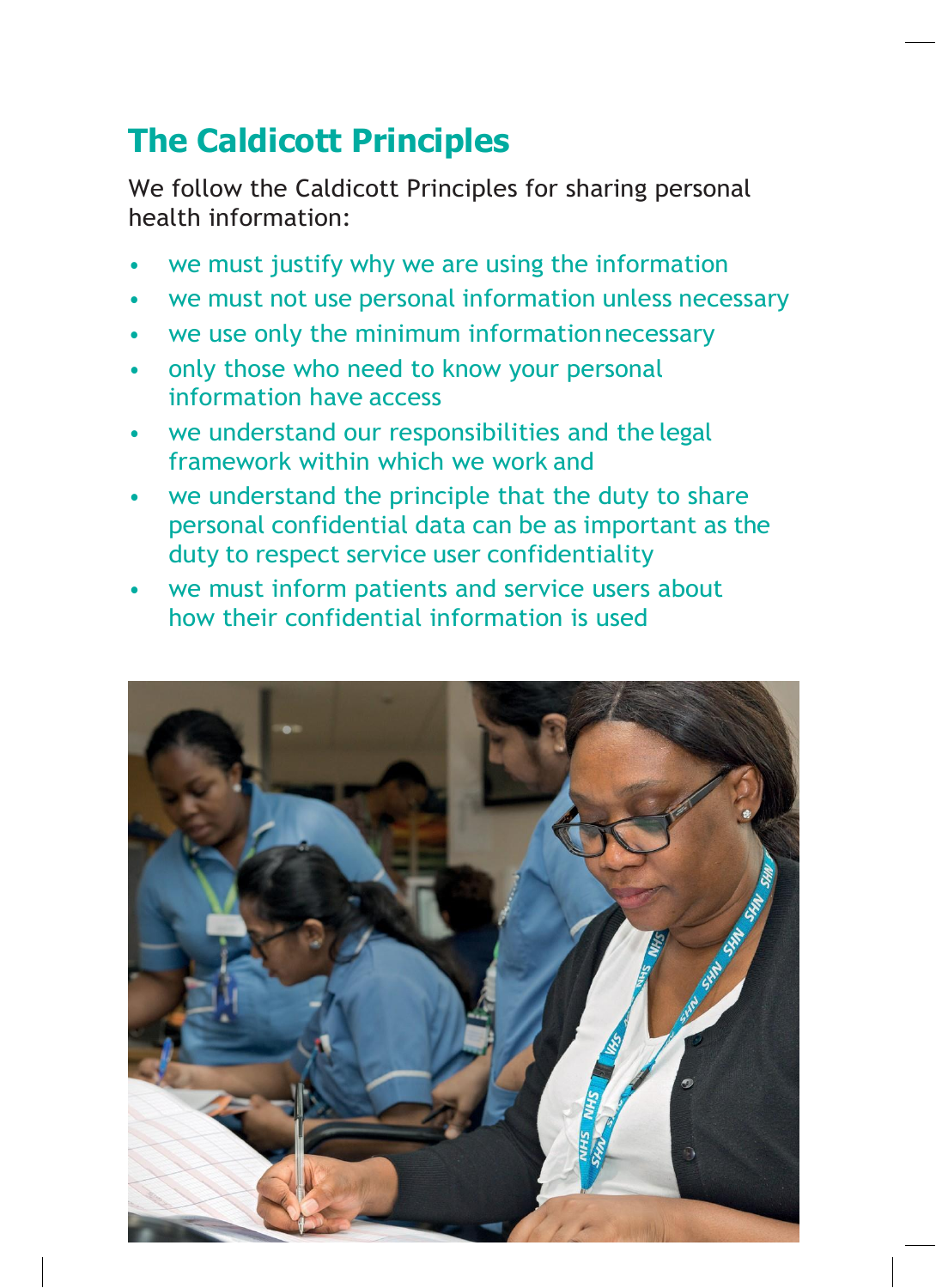

#### **Using service user data in anonymised form**

Service user data is anonymised and used both internally and externally. For example: to inform our commissioners (the people who pay for the services we provide) of our levels of activity; and improving health, care and services through research and planning.

#### **Communication by email**

Domestic (free to use) email communication is generally not secure and risks breaching your confidentiality. However, service users sometimes prefer to contact us by email and for us to reply in the same way. If you wish us to correspond with you by email then please send us an email first then we know we have the correct address.